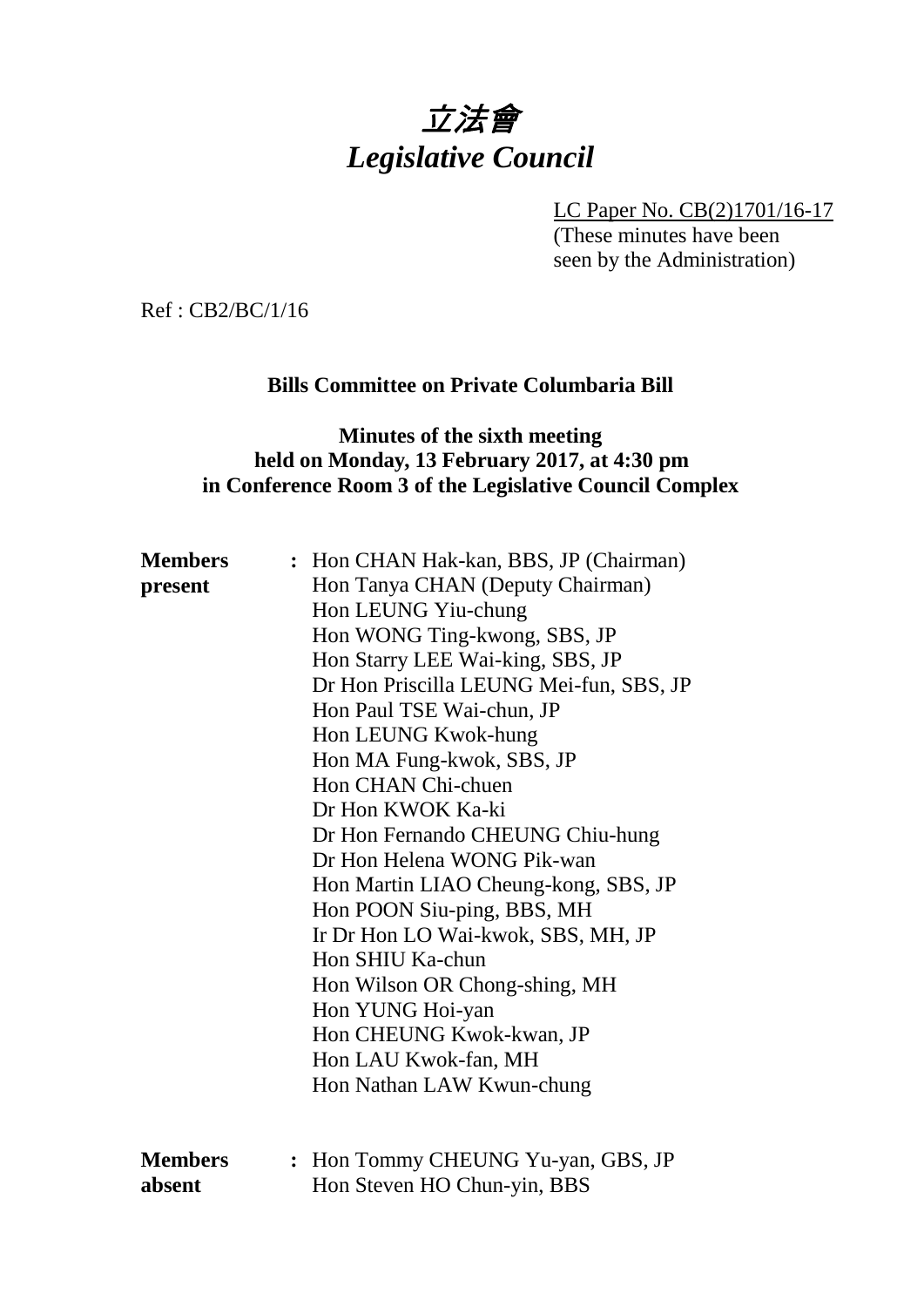Hon LEUNG Che-cheung, BBS, MH, JP Hon Alice MAK Mei-kuen, BBS, JP Dr Hon Elizabeth QUAT, JP Hon CHU Hoi-dick Dr Hon Junius HO Kwan-yiu, JP Hon HO Kai-ming Hon Holden CHOW Ho-ding Hon LUK Chung-hung Dr Hon LAU Siu-lai

#### **Public Officers :** Item I **attending**

Mr Daniel CHENG, JP Deputy Secretary for Food and Health (Food) 1 Food and Health Bureau

Miss Diane WONG Principal Assistant Secretary for Food and Health (Food) 2 Food and Health Bureau

Mr Peter SZE Senior Government Counsel Department of Justice

Miss Cindy CHEUK Senior Government Counsel Department of Justice

Mr CHIU Yu-chow Assistant Director (Grade Management and Development) Food and Environmental Hygiene Department

Mr Thomas LEUNG Assistant Director/New Buildings 1 Buildings Department

Ms Doris CHOW Assistant Director (Estate Management) (Lands Administration Office/ Headquarters) Lands Department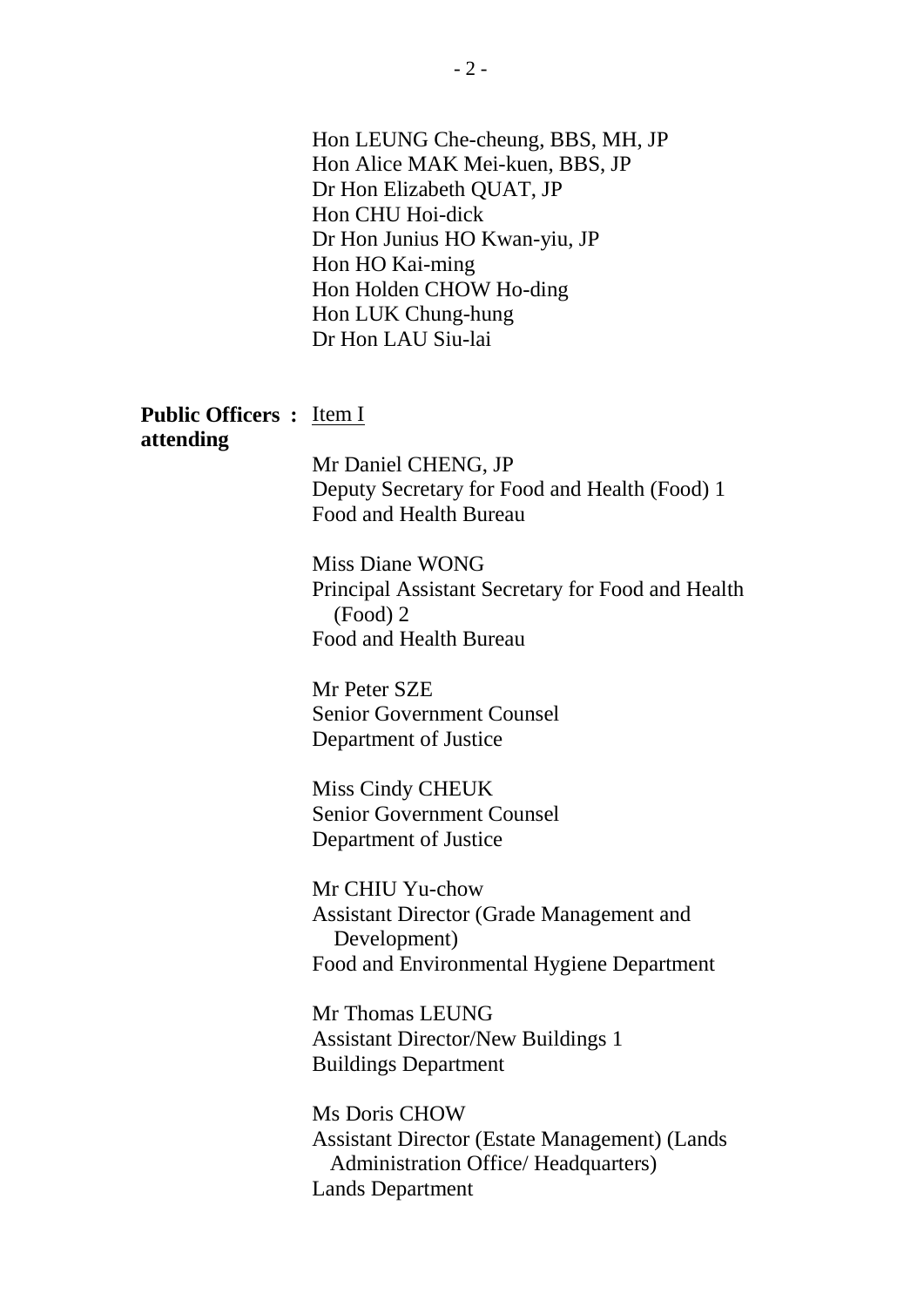|                               | Ms Christine TSE<br><b>Assistant Director of Planning/Special Duties</b><br><b>Planning Department</b> |
|-------------------------------|--------------------------------------------------------------------------------------------------------|
| Clerk in<br>attendance        | : Mr Colin CHUI<br>Chief Council Secretary (2) 4                                                       |
| <b>Staff</b> in<br>attendance | : Ms Wendy KAN<br>Assistant Legal Adviser 6                                                            |
|                               | Ms Catherina YU<br>Senior Council Secretary (2) 4                                                      |
|                               | Miss Meisy KWOK<br>Legislative Assistant (2) 6                                                         |
|                               |                                                                                                        |

#### **I. Meeting with the Administration**

[File Ref.: FH CR 2/3751/07; LC Paper Nos. CB(3)113/16-17, LS10/16-17, CB(2)345/16-17(01) and (02) and CB(2)804/16-17(01)]

The Bills Committee deliberated (index of proceedings attached at **Annex**).

2. The Bills Committee requested the Administration to provide, before the next meeting, information on its preliminary thinking on handling of enquiries from members of the public and operators of private columbaria after the enactment of the Private Columbaria Ordinance.

(*Post-meeting note:* The Administration's response was issued to members vide LC Paper No. CB(2)862/16-17(01) on 24 February 2017.)

#### **II. Date of next meeting**

3. Members noted that the next meeting would be held on Wednesday, 22 February 2017 at 8:45 am.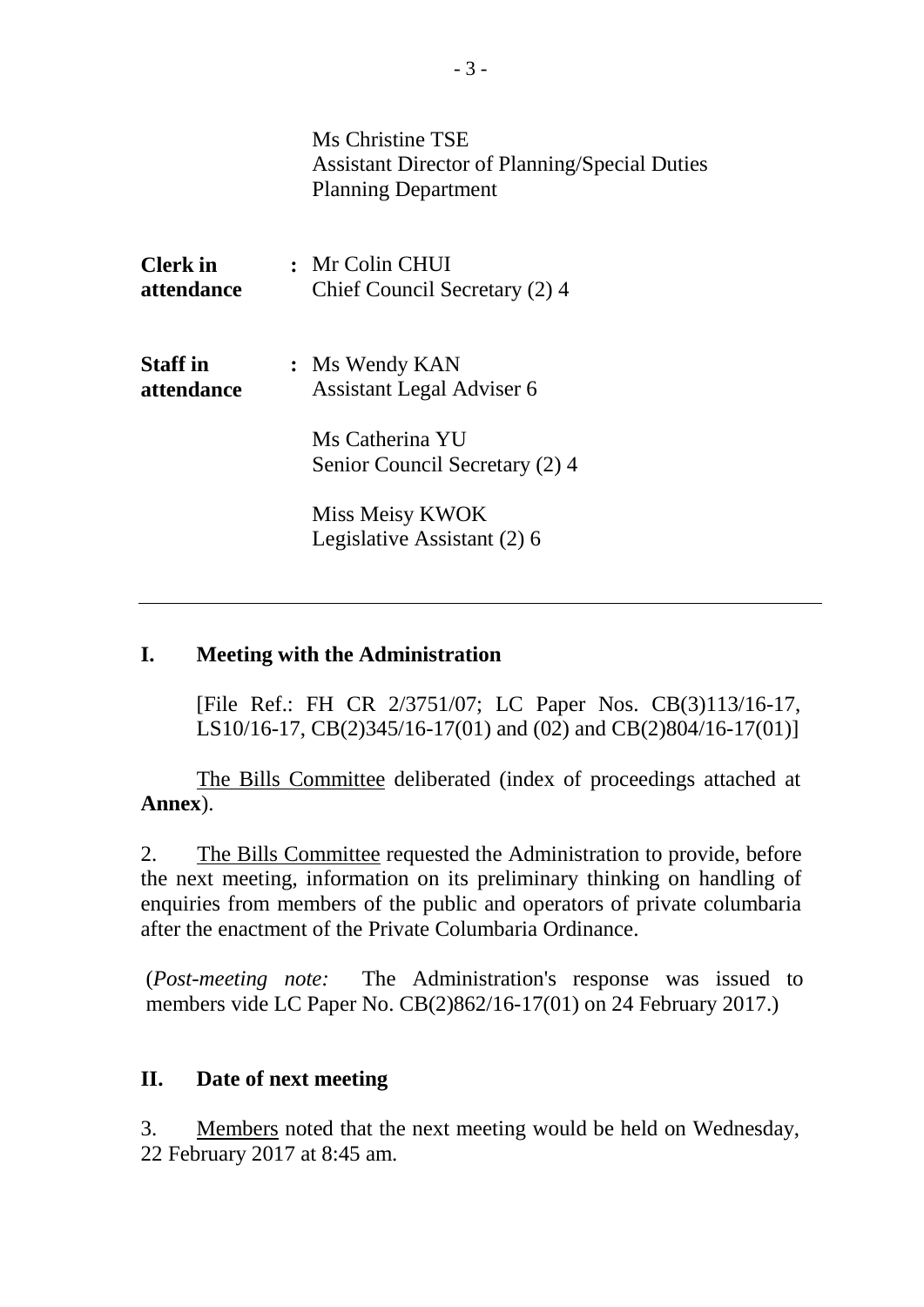# **III. Any other business**

4. There being no other business, the meeting ended at 6:29 pm.

Council Business Division 2 Legislative Council Secretariat 22 June 2017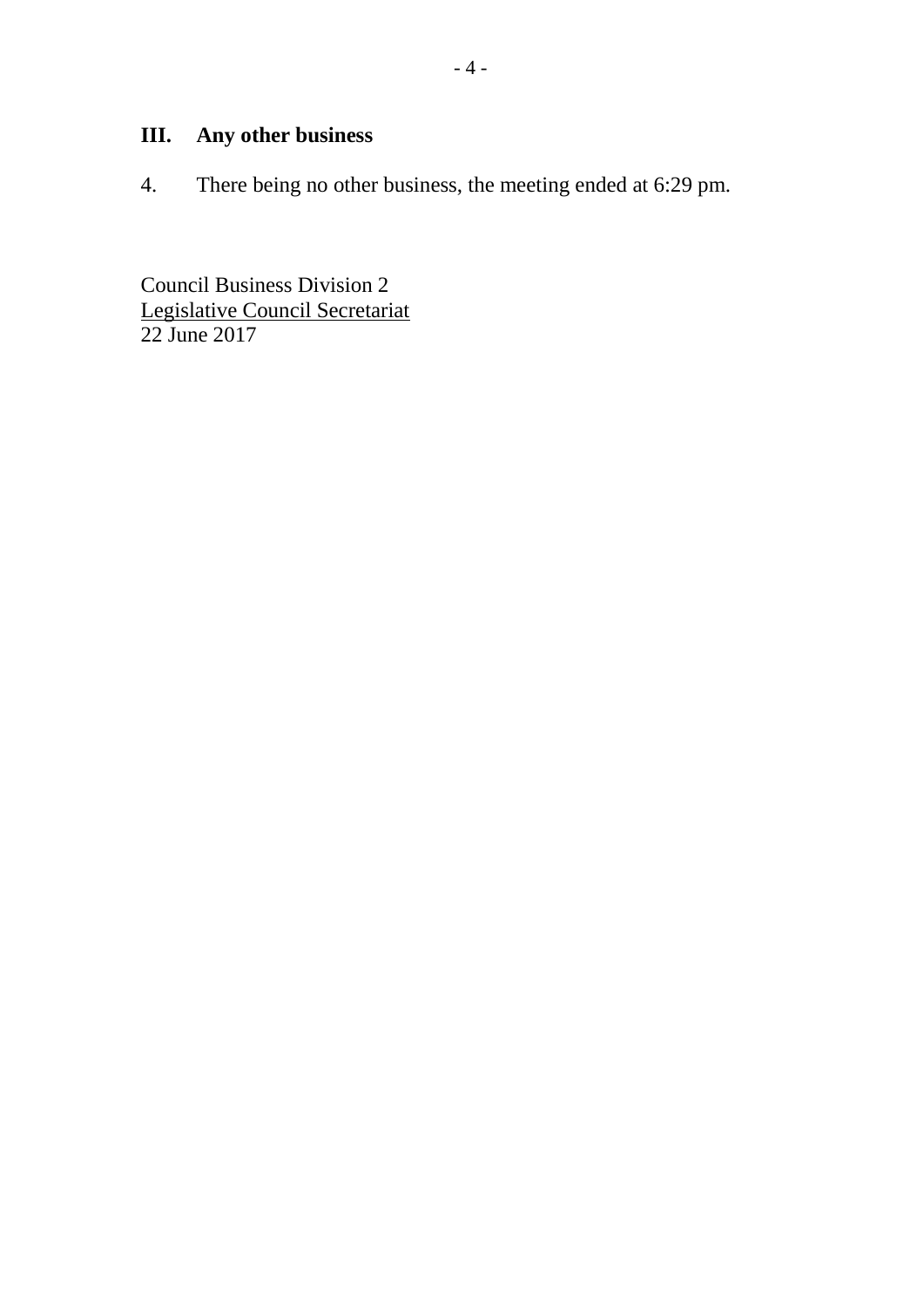## **Proceedings of the sixth meeting of the Bills Committee on Private Columbaria Bill on Monday, 13 February 2017, at 4:30 pm in Conference Room 3 of the Legislative Council Complex**

| Time marker       | Speaker(s)                                      | Subject(s)                                                                                                                                                                                                                                                                                                                                                                                                                                                                                                                                                                  | <b>Action</b><br>required                   |  |  |
|-------------------|-------------------------------------------------|-----------------------------------------------------------------------------------------------------------------------------------------------------------------------------------------------------------------------------------------------------------------------------------------------------------------------------------------------------------------------------------------------------------------------------------------------------------------------------------------------------------------------------------------------------------------------------|---------------------------------------------|--|--|
|                   | Agenda item I - Meeting with the Administration |                                                                                                                                                                                                                                                                                                                                                                                                                                                                                                                                                                             |                                             |  |  |
| $000746 - 001928$ | Chairman<br>Administration<br>Dr KWOK Ka-ki     | The Administration's response to the Chairman's<br>enquiry regarding the Administration's briefing<br>for Mr LEUNG Yiu-chung, Mr LEUNG<br>Kwok-hung and Dr KWOK Ka-ki on their<br>concerns raised at the meeting on 3 February<br>2017.                                                                                                                                                                                                                                                                                                                                     |                                             |  |  |
|                   |                                                 | Discussion about the Administration's paper<br>entitled "Supplementary Information Requested<br>by Members at the meeting on 3 February 2017"<br>(LC Paper No. CB(2)804/16-17(01)).                                                                                                                                                                                                                                                                                                                                                                                         |                                             |  |  |
|                   |                                                 | <b>KWOK</b><br>Ka-ki's<br>enquiry<br>Dr<br>and<br>the<br>Administration's response regarding whether<br>phrases other than "終局決定" were used in<br>legislation concerning other appeal boards and<br>whether the Administration would consider<br>replacing the phrase "終局決定".<br>The<br>Administration's explanation of the reasons for<br>using the phrase "終局決定". Given an<br>administrative decision by a public authority was<br>subject to judicial review as a matter of<br>administrative law, it was not necessary to<br>provide for this expressly in legislation. |                                             |  |  |
|                   |                                                 | Dr KWOK's enquiry and the Administration's<br>response in relation to the handling of enquiries<br>from members of the public and operators of<br>private columbaria ("operators") after the<br>enactment of the Private Columbaria Ordinance<br>("the Ordinance"). At Dr KWOK's request, the<br>Administration undertook to provide, before the<br>next meeting, information on its preliminary<br>thinking on handling of enquiries from members<br>of the public and operators after the enactment of<br>the Ordinance.                                                  | Admin<br>(paragraph 2<br>of the<br>minutes) |  |  |
|                   |                                                 | The Chairman's request for the Secretariat to<br>provide the Administration with a list of issues<br>raised by members at previous meetings for the<br>Administration to respond before the next<br>meeting scheduled for 22 February 2017.<br>(Post-meeting note:<br>The list of follow-up<br>actions pending the Administration's response                                                                                                                                                                                                                                | Secretariat                                 |  |  |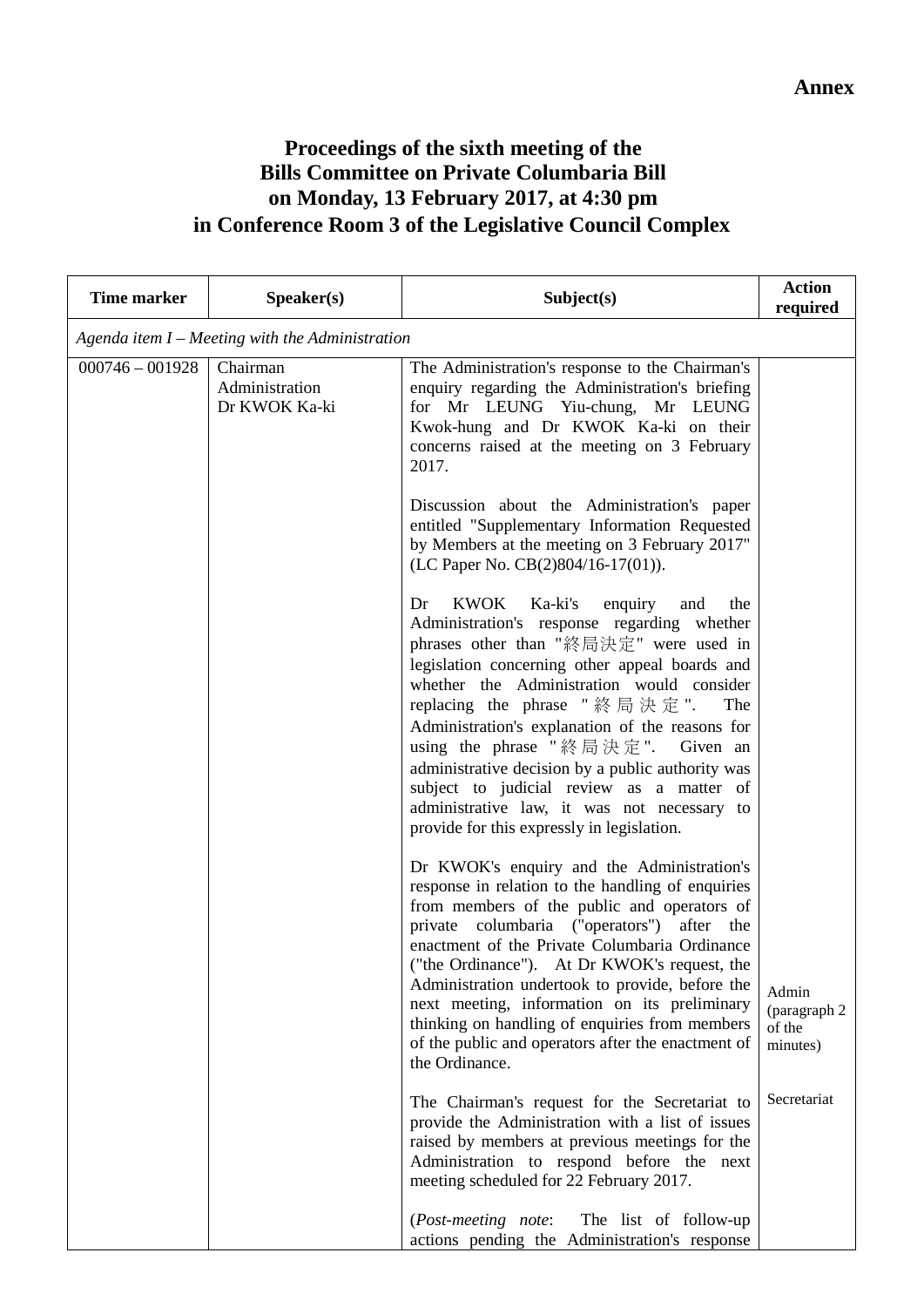| <b>Time marker</b>           | Speaker(s)                                          | Subject(s)                                                                                                                                                                                                                                                                                                                                                                                                                                                                                                                                                                                                                                                                                                                                                                                                                                                                                                                                                                                                                                                                                                                                                                                                                                                                                                                                                                                                                                                                                                                                                                                                                                                                                                                                                                                                                                      | <b>Action</b><br>required |
|------------------------------|-----------------------------------------------------|-------------------------------------------------------------------------------------------------------------------------------------------------------------------------------------------------------------------------------------------------------------------------------------------------------------------------------------------------------------------------------------------------------------------------------------------------------------------------------------------------------------------------------------------------------------------------------------------------------------------------------------------------------------------------------------------------------------------------------------------------------------------------------------------------------------------------------------------------------------------------------------------------------------------------------------------------------------------------------------------------------------------------------------------------------------------------------------------------------------------------------------------------------------------------------------------------------------------------------------------------------------------------------------------------------------------------------------------------------------------------------------------------------------------------------------------------------------------------------------------------------------------------------------------------------------------------------------------------------------------------------------------------------------------------------------------------------------------------------------------------------------------------------------------------------------------------------------------------|---------------------------|
|                              |                                                     | was sent to the Administration on 14 February<br>2017.)                                                                                                                                                                                                                                                                                                                                                                                                                                                                                                                                                                                                                                                                                                                                                                                                                                                                                                                                                                                                                                                                                                                                                                                                                                                                                                                                                                                                                                                                                                                                                                                                                                                                                                                                                                                         |                           |
| Clause-by-clause examination |                                                     |                                                                                                                                                                                                                                                                                                                                                                                                                                                                                                                                                                                                                                                                                                                                                                                                                                                                                                                                                                                                                                                                                                                                                                                                                                                                                                                                                                                                                                                                                                                                                                                                                                                                                                                                                                                                                                                 |                           |
| $001929 - 002433$            | Chairman<br>Administration<br>Dr KWOK Ka-ki         | Examination of Part $5 - Division 1$ , clause 48<br><b>KWOK</b><br>Ka-ki's<br>Dr<br>enquiry<br>and<br>the<br>Administration's response regarding whether a<br>purchaser would be refunded all money paid<br>under an agreement for the sale of an interment<br>right ("agreement") if he/she was misled by the<br>seller. The Administration's advice that clause<br>47(4) did not affect, limit or diminish any rights<br>of a purchaser to claim under an agreement under<br>the common law rules or equitable principles or<br>any other Ordinance.                                                                                                                                                                                                                                                                                                                                                                                                                                                                                                                                                                                                                                                                                                                                                                                                                                                                                                                                                                                                                                                                                                                                                                                                                                                                                          |                           |
| $002434 - 003137$            | Chairman<br>Administration<br>ALA6<br>Dr KWOK Ka-ki | Examination of Part 5 – Division 1, clause 49<br>ALA6's advice that the requirements imposed by<br>the future Private Columbaria Licensing Board<br>("the Licensing Board") under clause $49(2)(b)$<br>(i.e. the particulars of an agreement to be entered<br>into the register and the time within which such<br>particulars to be entered) were not provided for<br>in subsidiary legislation and therefore were not<br>subject to amendment by the Legislative Council<br>("LegCo"). Non-compliance with the Licensing<br>Board's requirements might be punishable with a<br>fine and imprisonment. She informed members<br>that the former Bills Committee on Private<br>Columbaria Bill ("the former Bills Committee")<br>had expressed concern about the serious<br>criminal<br>consequence<br>(i.e.<br>sanction)<br>for<br>non-compliance given that the requirements so<br>imposed could not be amended by LegCo.<br>Members of the former Bills Committee were,<br>however, also aware that criminal sanction was<br>necessary in order to have sufficient deterrent<br>effect. They considered that as non-compliance<br>cases would be handled by the court, it could<br>play the role of "gatekeeper" in deciding the<br>penalty to be imposed on the offenders<br>Taking into account the above<br>concerned.<br>factors, the former Bills Committee accepted the<br>proposed requirements and suggested that its<br>for<br>consideration<br>factors<br>concerns,<br>and<br>acceptance of the requirements concerned should<br>be covered in the speech of the Secretary for<br>Food and Health ("SFH") for resumption of the<br>Second Reading debate on the former Private<br>Columbaria Bill ("the former Bill"). She invited<br>members to consider whether the proposed<br>arrangements in clause $49(2)(b)$ were acceptable. |                           |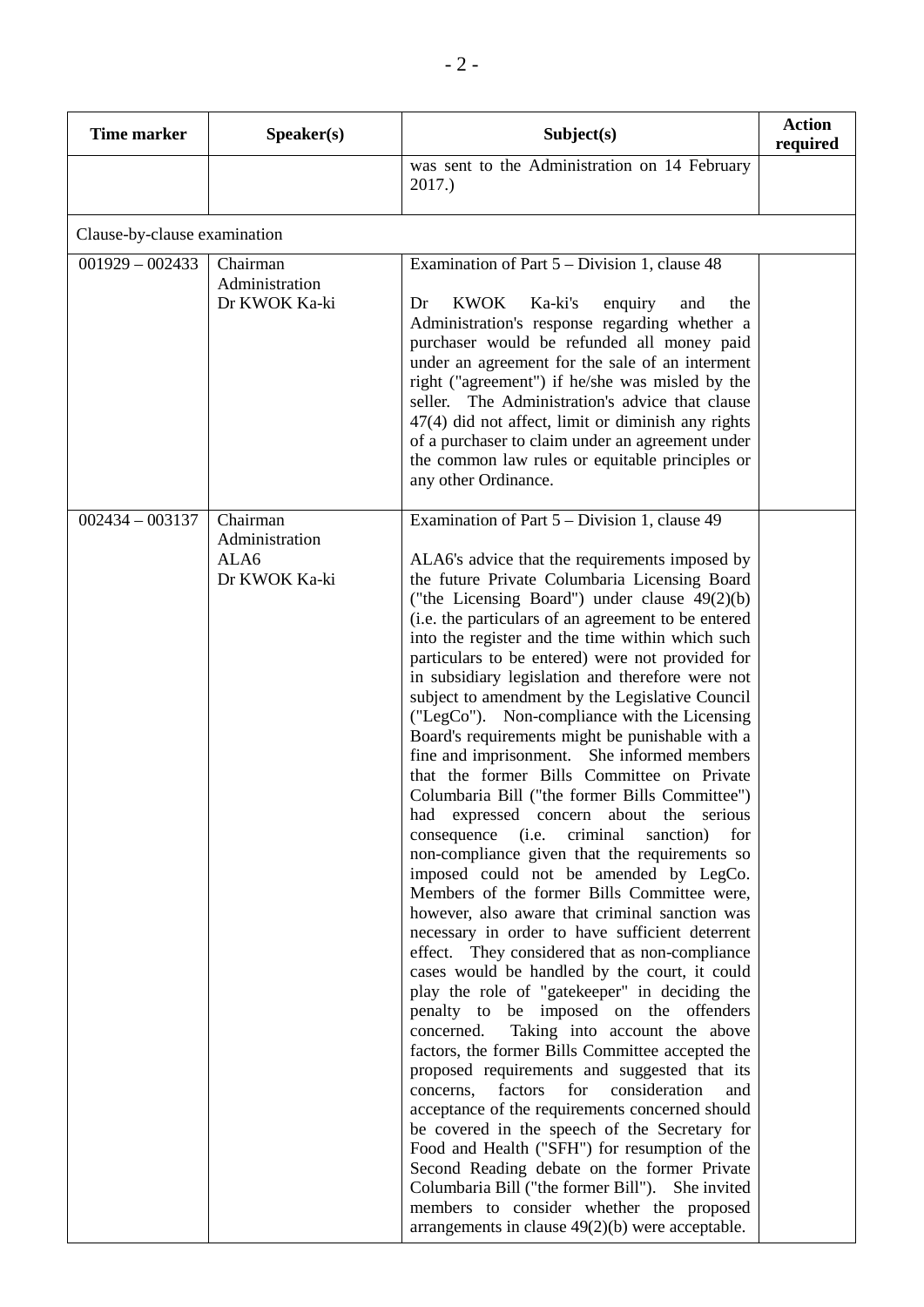| <b>Time marker</b> | Speaker(s)                                             | Subject(s)                                                                                                                                                                                                                                                                                                                                                                                                                                                                                           | <b>Action</b><br>required |
|--------------------|--------------------------------------------------------|------------------------------------------------------------------------------------------------------------------------------------------------------------------------------------------------------------------------------------------------------------------------------------------------------------------------------------------------------------------------------------------------------------------------------------------------------------------------------------------------------|---------------------------|
|                    |                                                        | The Chairman said that members had discussed<br>and accepted similar empowering provisions at<br>previous meetings to allow flexibility in<br>implementing<br>the<br>Ordinance.<br>The<br>Administration<br>should<br>include<br>members'<br>for<br>consideration<br>factors<br>concerns,<br>and<br>acceptance of the requirements concerned in<br>SFH's speech for resumption of the Second<br>Reading debate on the Bill. Members raised no<br>objection in this regard.                           |                           |
|                    |                                                        | <b>KWOK</b><br>Ka-ki's<br>Dr<br>enquiry<br>and<br>the<br>Administration's response regarding the period<br>for keeping copies of all agreements and a<br>register of agreements by a person holding a<br>licence in respect of a columbarium.                                                                                                                                                                                                                                                        |                           |
| $003138 - 003759$  | Chairman<br>Administration<br>Deputy Chairman          | Examination of Schedule $4 - Part 1$ , section 1<br>(The Deputy Chairman took the chair in the<br>absence of the Chairman.)                                                                                                                                                                                                                                                                                                                                                                          |                           |
|                    |                                                        | The Deputy Chairman's<br>enquiry<br>the<br>and<br>Administration's<br>in<br>response<br>relation<br>to<br>specifying the font size in an agreement, carrying<br>out random checks on agreements and registering<br>the agreements with relevant authorities. The<br>Administration's<br>advice that the<br>aforesaid<br>requirements could be included in the guidelines<br>or codes of practice to be drawn up by the<br>Licensing Board.                                                           |                           |
| $003800 - 004402$  | Deputy Chairman<br>Administration<br>Mr CHAN Chi-chuen | Examination of Schedule 4 – Part 2, section 2<br>The Administration's response to the enquiries of<br>the Deputy Chairman and Mr CHAN Chi-chuen<br>regarding whether an operator was required to<br>specify the total number of containers of ashes to<br>be interred in a niche as well as the total number<br>of set of ashes to be interred in the columbarium<br>concerned when applying for a specified<br>instrument (i.e. a licence, an exemption or a<br>temporary suspension of liability). |                           |
| $004403 - 004501$  | Deputy Chairman<br>Administration<br>ALA6              | Examination of Schedule $4$ – Part 3, sections 3<br>and 4<br>ALA6 informed members that the Licensing<br>Board might, with the approval of SFH, by notice<br>published in the Gazette, amend Schedule 4.<br>Such notice would be subsidiary legislation.                                                                                                                                                                                                                                             |                           |
| $004502 - 004622$  | Deputy Chairman<br>Administration                      | Examination of Part 7 – clauses 63 and 64                                                                                                                                                                                                                                                                                                                                                                                                                                                            |                           |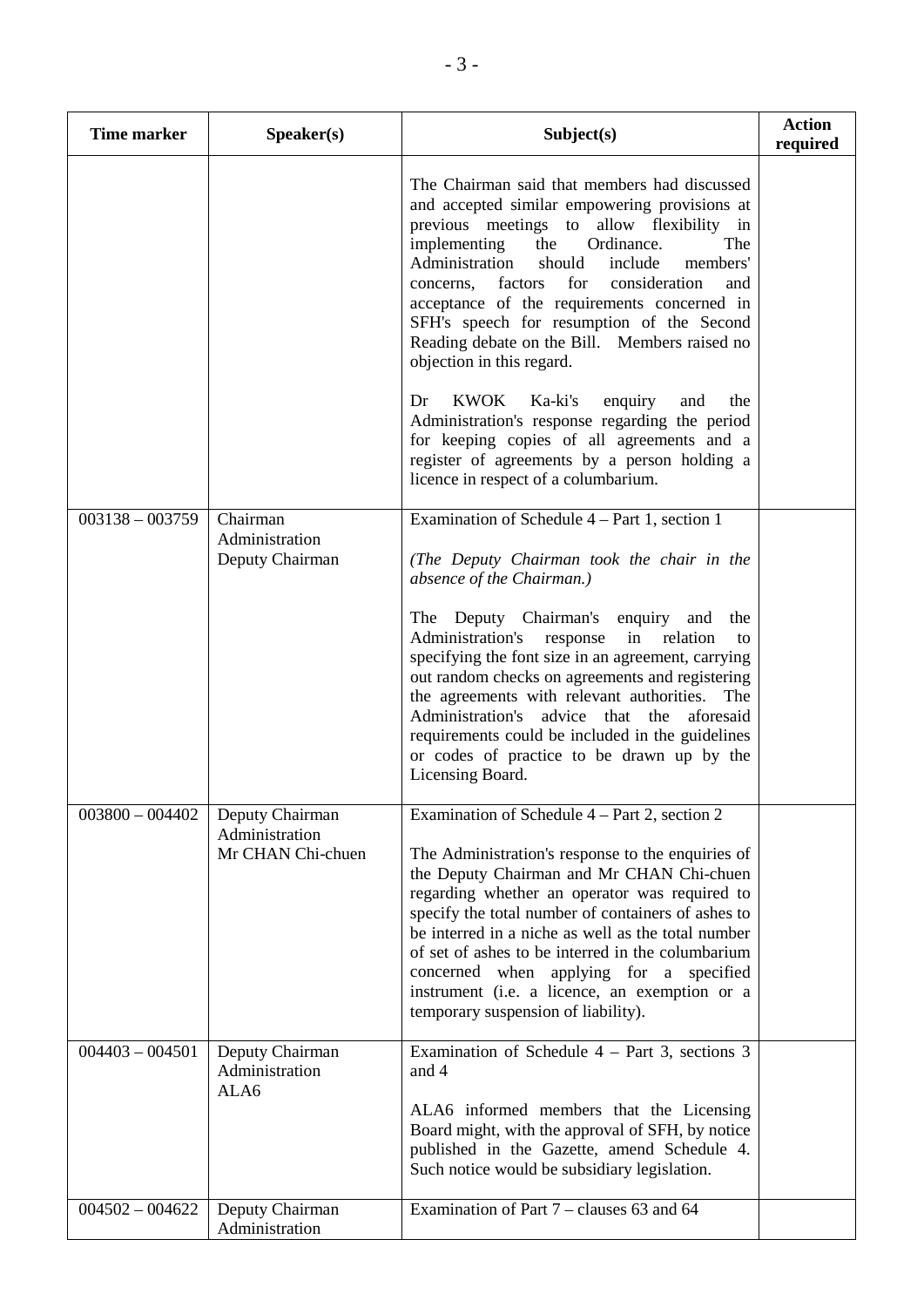| <b>Time marker</b> | Speaker(s)                                                     | Subject(s)                                                                                                                                                                                                                                                                                                                                                                                                                                                                                                                                                                                                                                                                                                                                                                                                                                                                                                                                                                                                                                                                                                                                                                                                                                                                                                                                                                                        | <b>Action</b><br>required |
|--------------------|----------------------------------------------------------------|---------------------------------------------------------------------------------------------------------------------------------------------------------------------------------------------------------------------------------------------------------------------------------------------------------------------------------------------------------------------------------------------------------------------------------------------------------------------------------------------------------------------------------------------------------------------------------------------------------------------------------------------------------------------------------------------------------------------------------------------------------------------------------------------------------------------------------------------------------------------------------------------------------------------------------------------------------------------------------------------------------------------------------------------------------------------------------------------------------------------------------------------------------------------------------------------------------------------------------------------------------------------------------------------------------------------------------------------------------------------------------------------------|---------------------------|
| $004623 - 005100$  | Deputy Chairman<br>Administration<br>ALA6<br>Mr CHAN Chi-chuen | Examination of Part 7 – clause 65<br>ALA6 informed members that the Bill did not<br>provide for consequences for a person failing to<br>comply with clause 65 and the issue had been<br>discussed by the former Bills Committee.<br>The Administration's explanation of the reasons<br>imposing criminal sanction<br>not<br>for<br>for<br>contravention of clause 65. The Administration<br>advised that in drafting clause 65, it had made<br>reference to the Public Health and Municipal<br>Services Ordinance (Cap. 132) and the Burial<br>and Cremation Act 2013 in South Australia<br>which had provisions similar to clause 65.<br>In response to the Deputy Chairman's enquiry,<br>the Administration advised that cases concerning<br>improper disposal of ashes interred in a<br>columbarium could be brought to the court.<br>Clause 65 was meant to serve as general guiding<br>principles and would help convey to the court the<br>legislative intent.<br>Mr CHAN Chi-chuen's enquiries and the<br>Administration's responses regarding provisions<br>in relation to claiming for the return of ashes<br>which were improperly disposed of by an<br>operator and the meaning of disposal of ashes<br>without having regard to the dignity of the<br>deceased persons concerned.<br>Members raised no objection to not imposing<br>criminal sanction for contravention of clause 65. |                           |
| $005101 - 005724$  | Deputy Chairman<br>Administration<br>ALA6                      | Examination of Part $7$ – clause 66<br>ALA6 informed members that SFH might, by<br>notice published in the Gazette, amend clause<br>66(4) by substituting another period for any<br>period specified therein. Such notice would be<br>subsidiary legislation.<br>The Administration's advice that clause $66(3)$ ,<br>$(4)$ , $(5)$ and $(6)$ were added to the Bill having<br>regard to the views of the former Bills<br>Committee and the proposal that SFH might<br>amend Schedule 7 (which concerned grace<br>period for columbarium to continue operation<br>without selling interment right) by notice<br>published in the Gazette which would be<br>subsidiary legislation.<br>The Administration<br>therefore proposed that clause $66(4)$ should be<br>amended<br>through<br>subsidiary legislation.                                                                                                                                                                                                                                                                                                                                                                                                                                                                                                                                                                                     |                           |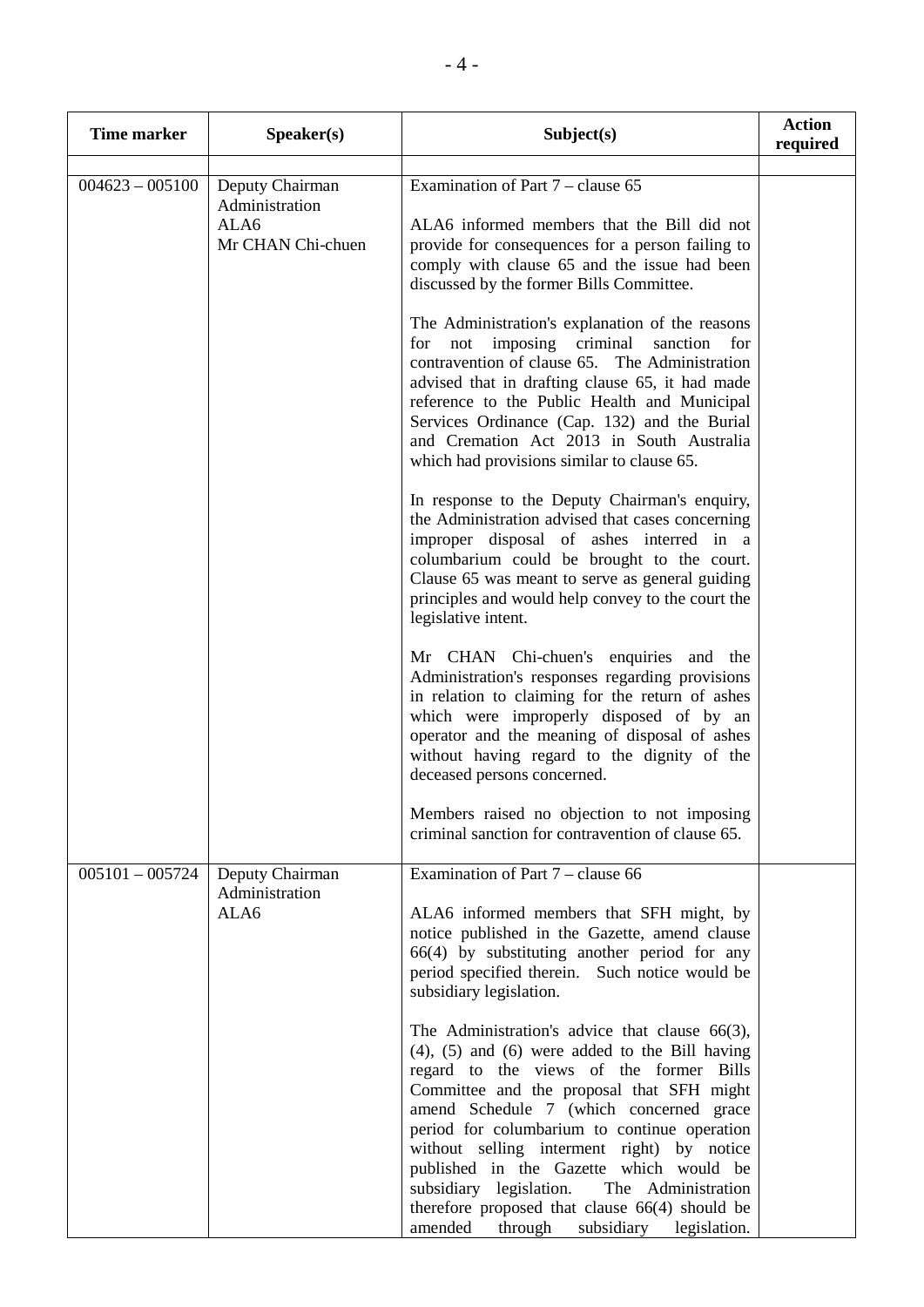| <b>Time marker</b> | Speaker(s)                                                     | Subject(s)                                                                                                                                                                                                                                                                                                                                                                                                                                                                                                                                                                                                                                                                                                                                                                                                                                                                                                                                                  | <b>Action</b><br>required |
|--------------------|----------------------------------------------------------------|-------------------------------------------------------------------------------------------------------------------------------------------------------------------------------------------------------------------------------------------------------------------------------------------------------------------------------------------------------------------------------------------------------------------------------------------------------------------------------------------------------------------------------------------------------------------------------------------------------------------------------------------------------------------------------------------------------------------------------------------------------------------------------------------------------------------------------------------------------------------------------------------------------------------------------------------------------------|---------------------------|
|                    |                                                                | raised<br>objection<br>Members<br>the<br>no<br>to<br>Administration's proposal.                                                                                                                                                                                                                                                                                                                                                                                                                                                                                                                                                                                                                                                                                                                                                                                                                                                                             |                           |
| 005725-010832      | Deputy Chairman<br>Administration<br>ALA6<br>Mr CHAN Chi-chuen | Examination of Part $7$ – clauses 67 to 69<br>ALA6 drew members' attention that under<br>clauses 67 and 68, the failure of a person who<br>had operated, kept, managed or in any other way<br>had control of the columbarium or the instrument<br>holder concerned to give a specified response<br>(instead of whether the columbarium concerned<br>had actually been abandoned) constituted the<br>basis of abandonment of the columbarium<br>concerned.<br>The Deputy Chairman's enquiry and<br>the<br>Administration's<br>response<br>regarding<br>the<br>situations of suspected abandonment of a<br>columbarium.<br>Mr CHAN Chi-chuen's request,<br>At<br>the<br>Administration explained situations under which<br>clause 67 would apply.                                                                                                                                                                                                             |                           |
| 010833 - 011436    | Deputy Chairman<br>Administration<br>ALA6<br>Mr CHAN Chi-chuen | Examination of Part $7$ – clause 70<br>ALA6's response to the Deputy Chairman's<br>enquiry that a person who had given a specified<br>must continue<br>response<br>to<br>operate<br>the<br>columbarium and failing to do so would<br>constitute criminal offence under clause 72.<br>Mr CHAN Chi-chuen's<br>enquiry and<br>the<br>Administration's response regarding the meaning<br>of the term "operation (營辦)" in the Bill.<br>The Administration's advice that an application<br>for a licence in respect of a columbarium must be<br>accompanied by a management plan for the<br>Licensing Board's approval.<br>Mr CHAN's<br>enquiry and the Administration's response<br>regarding whether the Bill provided for actions<br>against an operator who did not operate a<br>columbarium according to the management plan<br>approved by the Licensing Board.<br>Chairman's request,<br>the<br>Deputy<br>At<br>the<br>Administration explained clause 70. |                           |
| $011437 - 011603$  | Deputy Chairman<br>Administration                              | Examination of Part 7 – clause 71                                                                                                                                                                                                                                                                                                                                                                                                                                                                                                                                                                                                                                                                                                                                                                                                                                                                                                                           |                           |
| $011604 - 011745$  | Deputy Chairman<br>Administration<br>Mr CHAN Chi-chuen         | Examination of Part 7 – clause 72<br>In response to Mr CHAN Chi-chuen's enquiry,                                                                                                                                                                                                                                                                                                                                                                                                                                                                                                                                                                                                                                                                                                                                                                                                                                                                            |                           |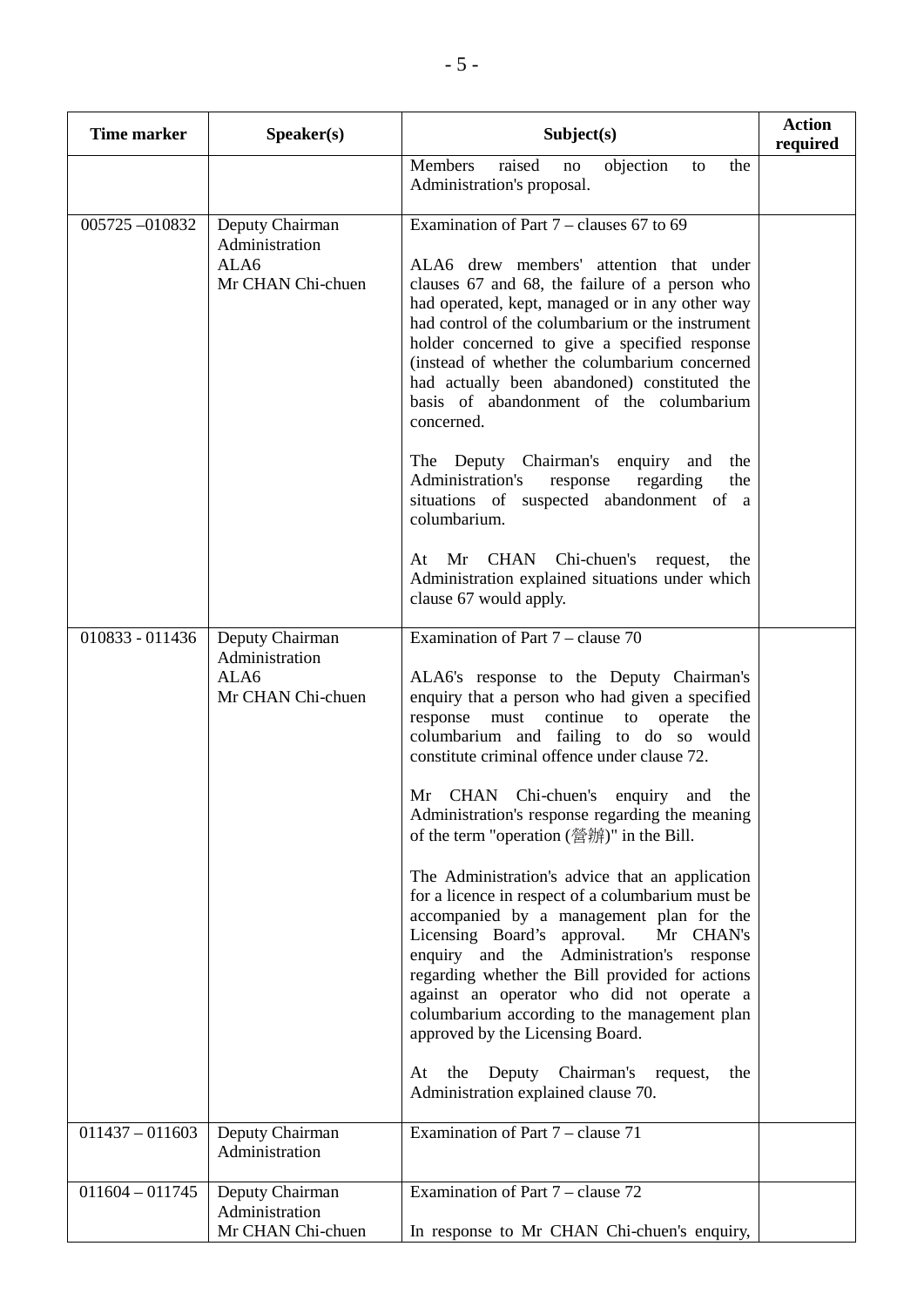| Time marker       | S <sub>p</sub> eaker(s)                                        | Subject(s)                                                                                                                                                                                                                                                                                                                                                                                                                                                                                                                                                                                                                                                                                                                                                                                                                                                                                                                                                                                                                                                                                                                                                                                                                                | <b>Action</b><br>required |
|-------------------|----------------------------------------------------------------|-------------------------------------------------------------------------------------------------------------------------------------------------------------------------------------------------------------------------------------------------------------------------------------------------------------------------------------------------------------------------------------------------------------------------------------------------------------------------------------------------------------------------------------------------------------------------------------------------------------------------------------------------------------------------------------------------------------------------------------------------------------------------------------------------------------------------------------------------------------------------------------------------------------------------------------------------------------------------------------------------------------------------------------------------------------------------------------------------------------------------------------------------------------------------------------------------------------------------------------------|---------------------------|
|                   |                                                                | the Administration explained clause 98 which<br>dealt with liability of directors, partners, etc. for<br>offences under the Ordinance.                                                                                                                                                                                                                                                                                                                                                                                                                                                                                                                                                                                                                                                                                                                                                                                                                                                                                                                                                                                                                                                                                                    |                           |
| $011746 - 013233$ | Deputy Chairman<br>Administration<br>Mr CHAN Chi-chuen<br>ALA6 | Examination of Part 7 – clause 73<br>The Administration's response to Mr CHAN<br>Chi-chuen's observation that an owner or<br>mortgagee would not be prohibited from selling<br>the premises comprising a columbarium which<br>subject to prescribed ash<br>disposal<br>was<br>procedures, but the purchaser of the premises<br>could not take vacant possession of the<br>columbarium premises until the prescribed ash<br>disposal procedures had been completed.<br>ALA6 drew members' attention that under clause<br>73(11), a person who had operated, kept,<br>managed or in any other way had control of the<br>columbarium might be requested to produce<br>information for facilitating the carrying out by a<br>person in possession of the prescribed ash<br>disposal procedures. No criminal sanction was<br>imposed on a person who failed to comply with<br>clause $73(11)$ . She informed members that the<br>issue had been discussed by the former Bills<br>Committee.<br>The Administration's explanation that the policy<br>intent of clause $73(11)$ was to facilitate the<br>carrying out by a person in possession of the<br>prescribed ash disposal procedures.<br>Members<br>raised no objection to the provision. |                           |
|                   |                                                                | The Deputy Chairman's enquiry and the<br>Administration's response regarding how ashes<br>interred in a columbarium could be returned to a<br>claimant if a person in possession was unable to<br>obtain the necessary information.                                                                                                                                                                                                                                                                                                                                                                                                                                                                                                                                                                                                                                                                                                                                                                                                                                                                                                                                                                                                       |                           |
| $013234 - 014443$ | Deputy Chairman<br>Administration<br>ALA6<br>Mr CHAN Chi-chuen | Examination of Part 7 – clause 74<br>ALA6 drew members' attention that while an<br>operator was required to carry out the prescribed<br>ash disposal procedures under the Bill, the<br>Director of Food and Environmental Hygiene<br>("DFEH") and/or a specified officer might carry<br>out any steps that they considered necessary for<br>disposal of ashes in respect of a columbarium<br>under the circumstances set out in clause $73(4)$<br>and clause 74(1). The former Bills Committee<br>had discussed the issue and accepted these<br>provisions. She suggested that members might<br>consider<br>whether<br>such provisions<br>were<br>acceptable after examining Part 2 of Schedule 5                                                                                                                                                                                                                                                                                                                                                                                                                                                                                                                                         |                           |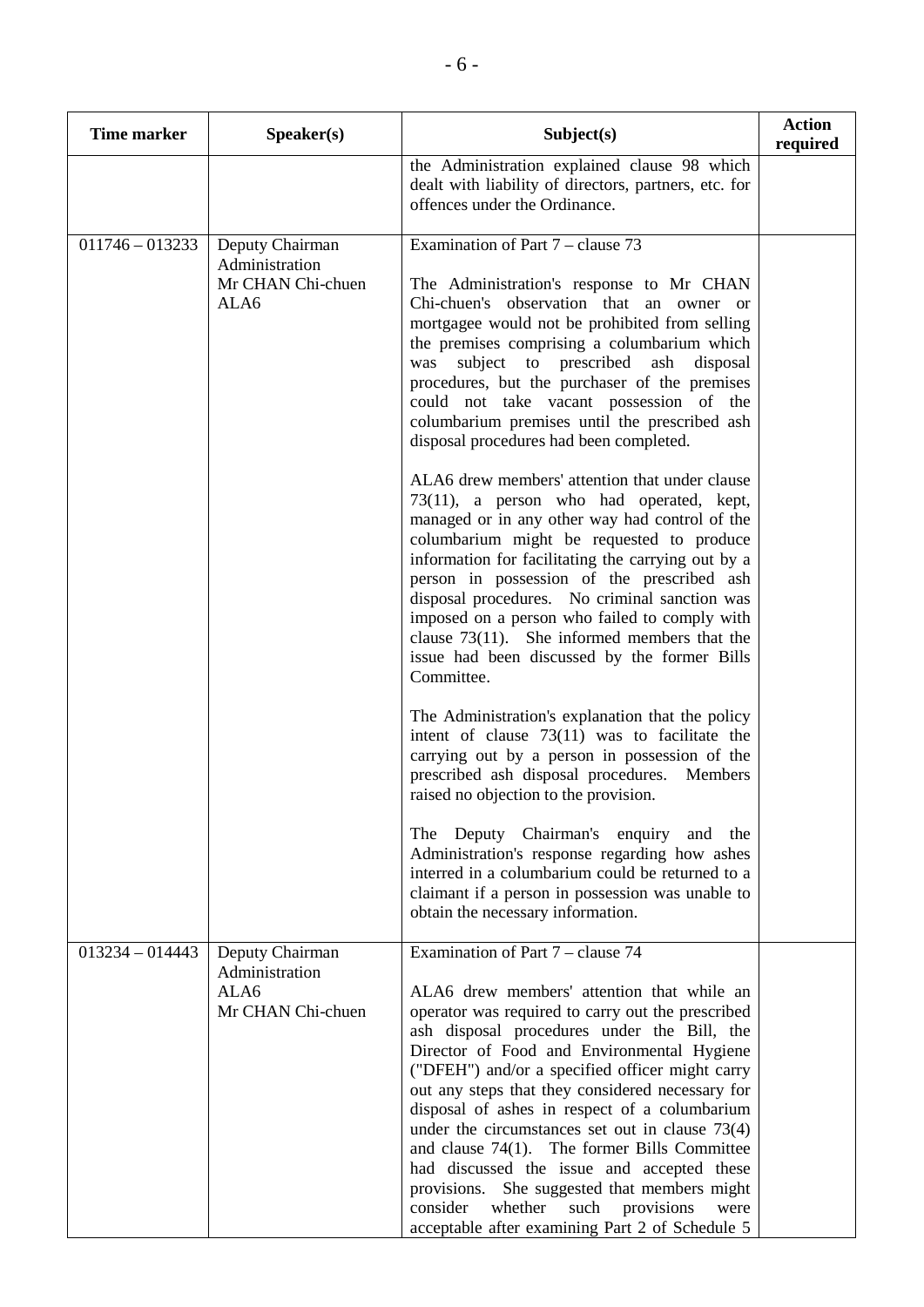| <b>Time marker</b> | S <sub>p</sub> e <sub>aker</sub> (s)                   | Subject(s)                                                                                                                                                                                                                                                                                                                                                                                                                                                                                                                                                                                                                                                                                                                                                                                                                                                                                                                                                                                                                                                                                                                                                                                                                                                                                                                                                                                                                                                                                                          | <b>Action</b><br>required |
|--------------------|--------------------------------------------------------|---------------------------------------------------------------------------------------------------------------------------------------------------------------------------------------------------------------------------------------------------------------------------------------------------------------------------------------------------------------------------------------------------------------------------------------------------------------------------------------------------------------------------------------------------------------------------------------------------------------------------------------------------------------------------------------------------------------------------------------------------------------------------------------------------------------------------------------------------------------------------------------------------------------------------------------------------------------------------------------------------------------------------------------------------------------------------------------------------------------------------------------------------------------------------------------------------------------------------------------------------------------------------------------------------------------------------------------------------------------------------------------------------------------------------------------------------------------------------------------------------------------------|---------------------------|
|                    |                                                        | which dealt with ash disposal procedures.<br>In response to Mr CHAN Chi-chuen's enquiry,<br>the Administration advised that the purpose of<br>empowering DFEH and/or a specified officer to<br>take steps that they considered necessary for<br>disposal of ashes was to facilitate return of ashes<br>to claimants.<br>The Deputy Chairman's<br>enquiry<br>and the<br>Administration's response regarding possible<br>steps that DFEH and/or a specified officer might<br>consider necessary for disposal of ashes.<br>In response to Mr CHAN Chi-chuen's enquiry,<br>the Administration advised that the policy intent<br>was to allow DFEH and/or a specified officer to<br>carry out steps that were considered necessary for<br>the disposal of ashes, which could be steps in<br>addition to the prescribed<br>ash<br>disposal<br>procedures, if necessary.<br>The Deputy Chairman's view on the power<br>conferred on DFEH and/or a specified officer<br>with respect to ash disposal and her advice that<br>such power should be discussed when the Bills<br>Committee examined Schedule 5.<br>ALA6 drew members' attention that a specified<br>officer might request a person to produce the<br>information that the officer considered necessary<br>to facilitate disposal of ashes in accordance with<br>clause $74(5)$ . No criminal sanction would be<br>imposed on a person failing to comply with<br>clause $74(5)$ . She invited members to consider<br>whether such an arrangement was acceptable. |                           |
| $014444 - 014609$  | Deputy Chairman                                        | Members raised no objection in this regard.<br>Examination of Part 7 – clauses 75 to 77                                                                                                                                                                                                                                                                                                                                                                                                                                                                                                                                                                                                                                                                                                                                                                                                                                                                                                                                                                                                                                                                                                                                                                                                                                                                                                                                                                                                                             |                           |
|                    | Administration                                         |                                                                                                                                                                                                                                                                                                                                                                                                                                                                                                                                                                                                                                                                                                                                                                                                                                                                                                                                                                                                                                                                                                                                                                                                                                                                                                                                                                                                                                                                                                                     |                           |
| $014610 - 015040$  | Deputy Chairman<br>Administration<br>Mr CHAN Chi-chuen | Examination of Part 7 – clause 78<br>Enquiries of the Deputy Chairman<br>and<br>Mr CHAN Chi-chuen in relation to publishing<br>status of private columbaria (e.g. whether the<br>columbarium had ceased operation) on relevant<br>websites.<br>CHAN Chi-chuen's enquiry and<br>Mr<br>the<br>Administration's response regarding issue of a<br>certificate of cessation of columbarium use.                                                                                                                                                                                                                                                                                                                                                                                                                                                                                                                                                                                                                                                                                                                                                                                                                                                                                                                                                                                                                                                                                                                          |                           |
| $015041 - 015159$  | Deputy Chairman<br>Administration                      | Examination of Part 7 – clause 79                                                                                                                                                                                                                                                                                                                                                                                                                                                                                                                                                                                                                                                                                                                                                                                                                                                                                                                                                                                                                                                                                                                                                                                                                                                                                                                                                                                                                                                                                   |                           |